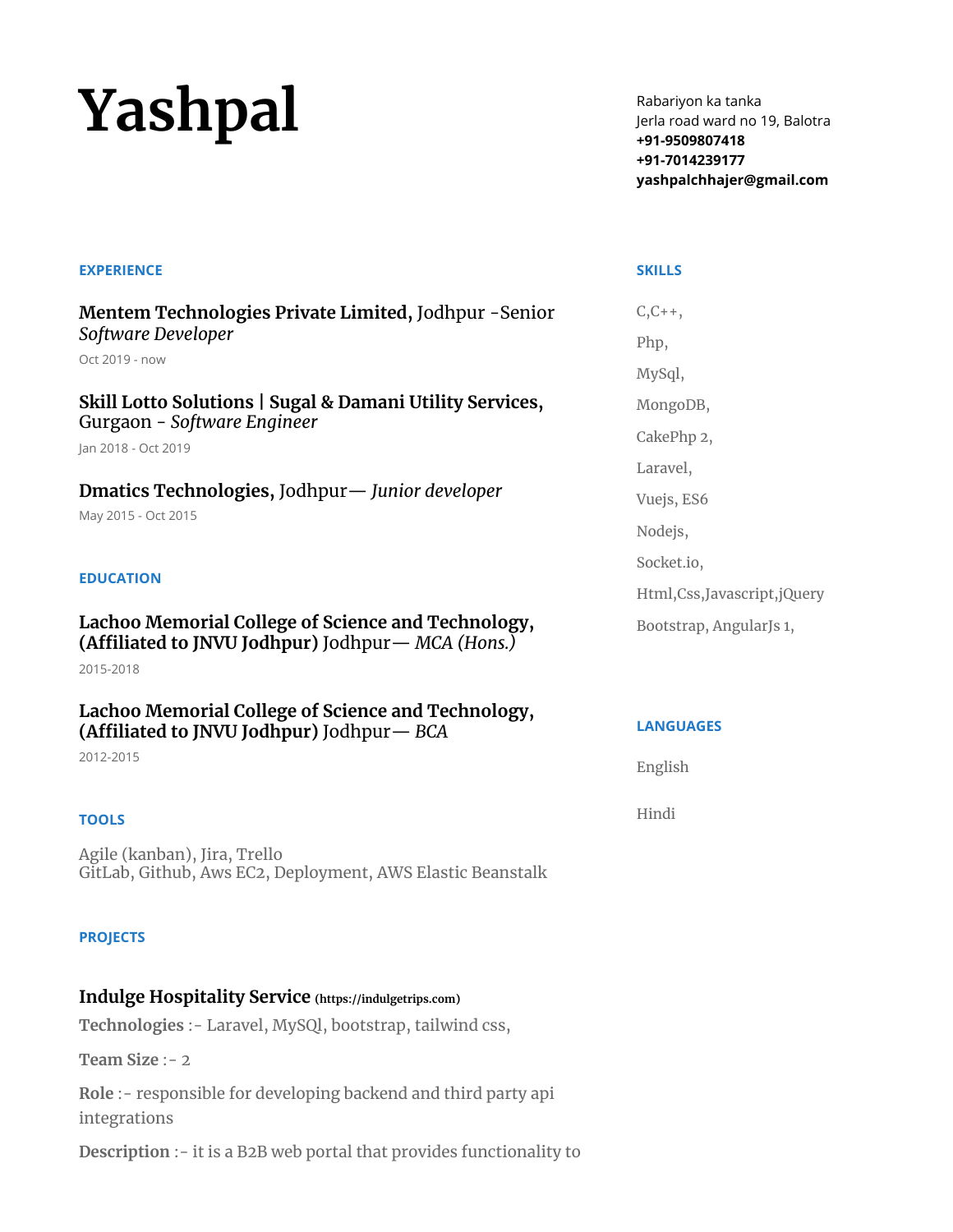users to book and plan their travel across the world, booking available for Airlines, Hotels.

## **Evidence For Learning (https://www.evidenceforlearning.net/)**

**Technologies** :- Laravel, Mongodb, bootstrap, Codeigniter, AWS Elastic Beanstalk

**Team Size** :- 5

**Role** :- Team lead cum developer, I am responsible for getting requirements from client and communicating with client and managing the team with tasks.

**Description** :-It is basically SAP which is used in schools in the UK, US, UAE.

# **Quizo Game**

**Technologies** :- nodejs, socket.io, MySql

**Team Size** :- 2

**Role** :- design and development.

**Description** :- This is a rest api for a quiz game android,iOS application. From which multiple players can play and quiz games of unique questions.

# **Utility Services**

**Technologies** :- CakePhp 2, MySql, Angularjs, bootstrap.

**Team Size** :- 2

**Description** :-In this group of services we have multiple services like Recharges(Prepaid, Postpaid,DTH), Bill Payments (Electricity, GAS, Water, Mobile Bill), Pan Card, ITR, Loan Bill Payment. This user can use any of these services.

**Third Party Api** :- BBPS (Bharat Bill Payment System), Euronet, Airtel, Videocon D2h, UTIILS, Tax2Win etc.

# **Meal in train**

**Technologies** :- CakePhp 2, Jquery,Js,Mysql,Angularjs.

**Team size :- 2**

**Description:** Meal is a service by which users can order food for their train journey for a specific station. For that I have used TravelKhana.com api.

**Third Party Api** :- TravelKhana.com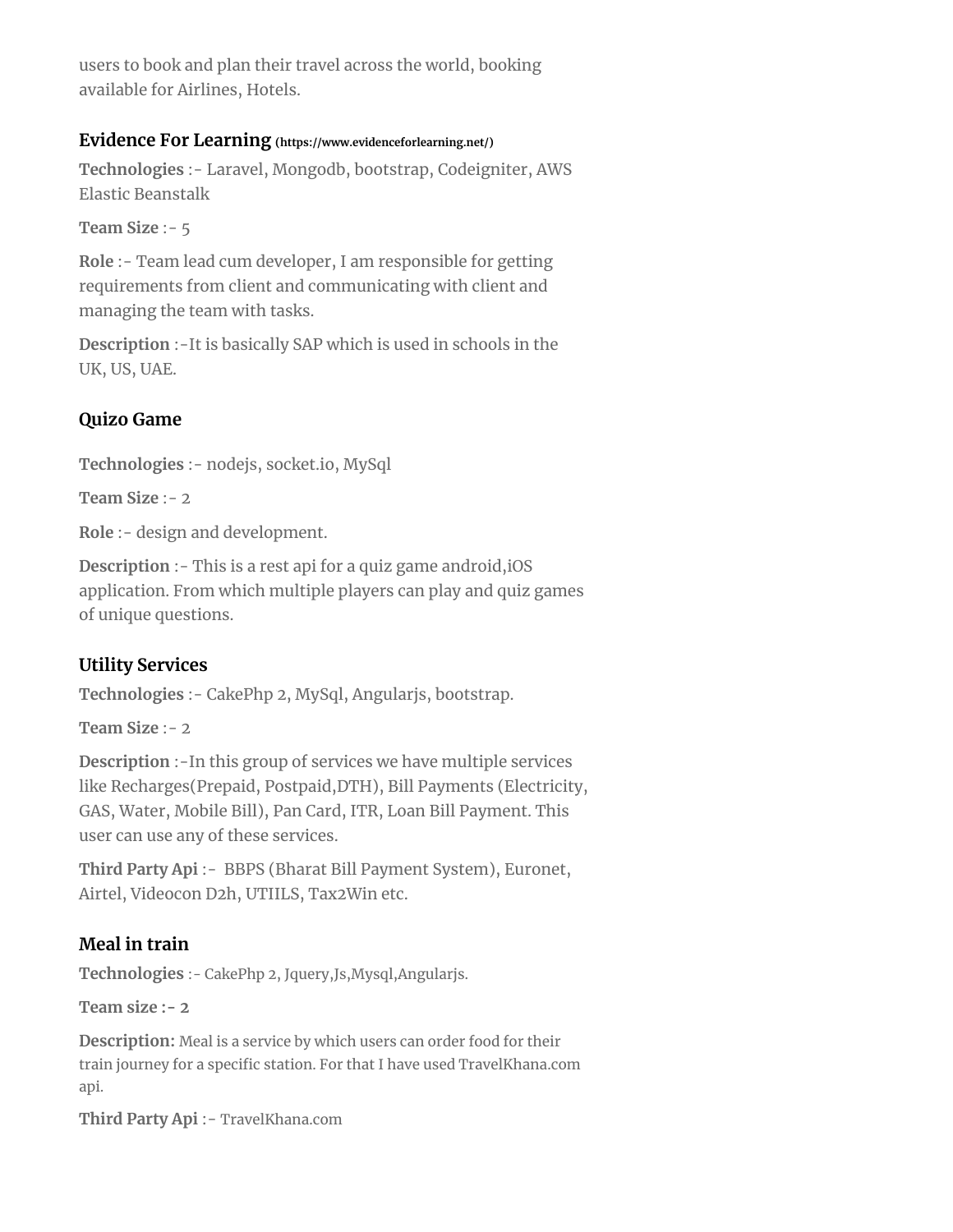# **Mutual Funds**

**Technologies** : - Laravel, Angularjs, Mysql

**Team Size :- 2**

**Description** :- Mutual Fund is a service which provides users to invest in mutual funds and for that have used Reliance Mutual Fund api and ICICI and Aditya Birla is in the integration process.

**Third Party Api:** Reliance Mutual Fund, CAMS India.

# **e-Gold**

**Technologies** : - Laravel, Vuejs, Mysql

**Team Size :- 2**

**Description** :- e-Gold is a service which enables a user to invest in gold and silver electronically. And after that can ask for delivery for the same. And for this have integrated Bullion Pvt. Ltd. api.

**Third Party Api** :- Augmont Enterprises Pvt. Ltd.

# **Travel**

**Technologies** : - Cakephp 2, Jquery, Js, Mysql

**Team Size :- 3**

**Description :-** Travel is a group of services which have multiple services like Air, Bus, Hotel, Rail. And for that have worked on multiple api providers like Multilink,Travel Boutique, OYO, IRCTC. In this I have worked on ready modules or added extra modules.

**Third Party Api:** Travel Bindaz, Travel Boutique, Multilink, OYO Rooms, IRCTC.

# **School Events Management System**

**Technologies:** HTML,CSS,Bootstrap Framework,AngularJs,PHP,Mysql

**Duration:** MAY 2015 – JUN 2015

**Team size:** 2

# **Hostel Management System**

**Duration** : - FEB 2015 - MAY 2015

**Skills Used** :- VB .Net, Ms Access

# **API for Android Application of News**

**Technologies:** PHP, MySql, Bootstrap